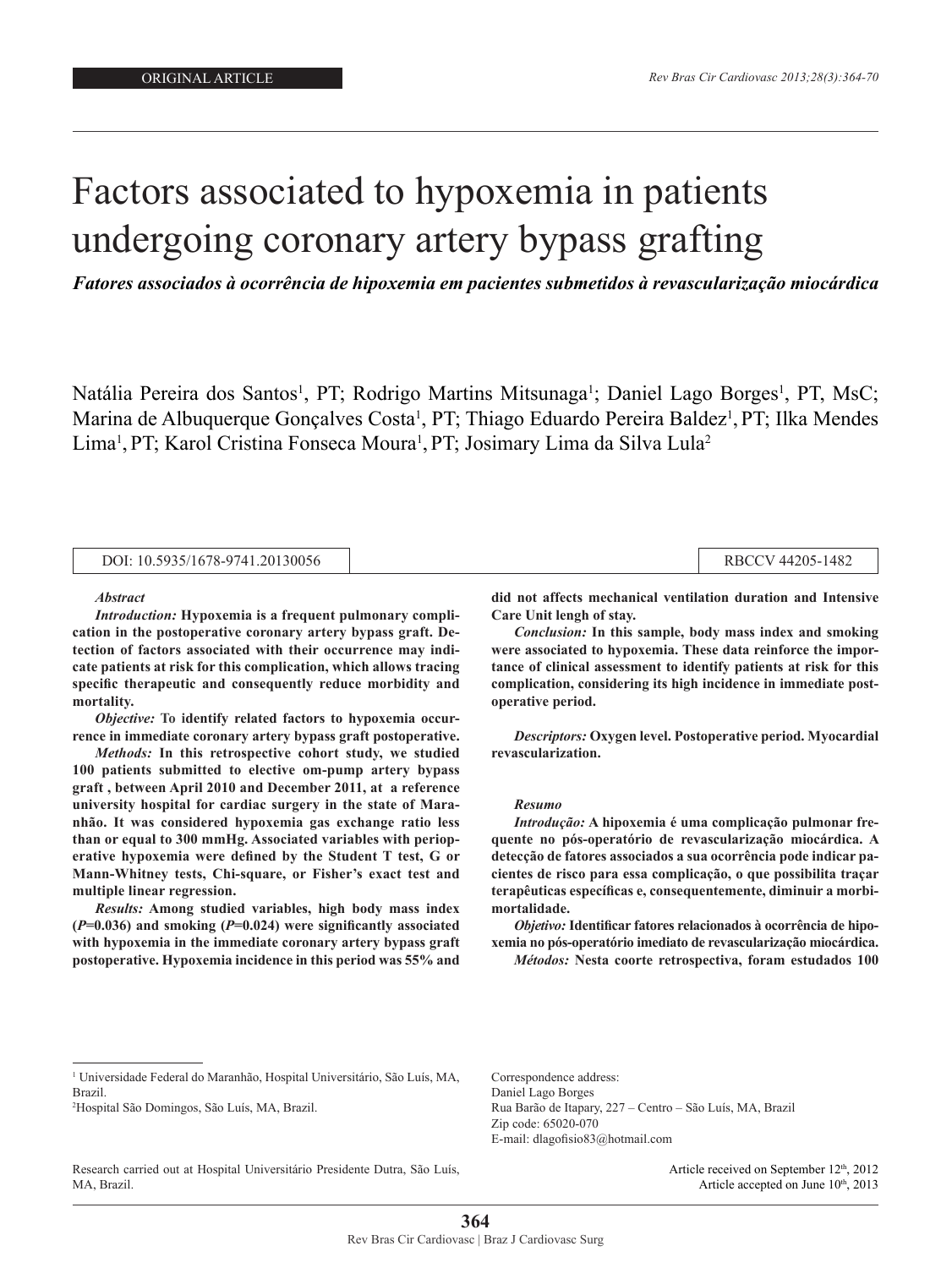|                  | Abbreviations, acronyms & symbols        |
|------------------|------------------------------------------|
| AMI              | Acute myocardial infarction              |
| ARF              | Acute renal failure                      |
| <b>BMI</b>       | Body mass index                          |
| <b>CABG</b>      | Coronary artery bypass graft             |
| CAD              | Coronary atherosclerotic disease         |
| <b>COPD</b>      | Chronic obstructive pulmonary disease    |
| <b>CPB</b>       | Cardiopulmonary bypass                   |
| CTA.             | Previous angioplasty                     |
| <b>DLP</b>       | Dyslipidemia                             |
| DM.              | Diabetes mellitus                        |
| FiO <sub>2</sub> | Inspired oxygen fraction                 |
| ICU              | Intensive care unit                      |
| <b>IPO</b>       | Immediate postoperative                  |
| <b>LITA</b>      | Left internal thoracic artery            |
| $_{\rm LV}$      | Left ventricular                         |
| PaO2             | Pressure of oxygen in the arterial blood |
| <b>PEEP</b>      | Positive end-expiratory pressure         |
| <b>RR</b>        | Respiratory rate                         |
| <b>VT</b>        | Volume tidal                             |
| WHO              | World Health Organization                |

**pacientes que se submeteram à cirurgia eletiva de revascularização miocárdica com uso de circulação extracorpórea, no período de abril de 2010 a dezembro de 2011, no Hospital Uni-** **versitário de referência para cirurgia cardíaca no estado do Maranhão. Considerou-se hipoxemia índice de troca gasosa menor ou igual a 300 mmHg. A associação das variáveis perioperatórias com a ocorrência de hipoxemia foi definida por meio dos testes t de Student ou Mann Whitney, Qui-quadrado, teste G, ou Exato de Fisher, além de regressão linear múltipla.** 

*Resultados***: Dentre as variáveis estudadas, o índice de massa corpórea elevado (***P***=0,036) e o tabagismo (***P***=0,024) apresentaram associação estatisticamente significante com a ocorrência de hipoxemia no pós-operatório imediato de revascularização miocárdica. A incidência de hipoxemia no pós-operatório imediato foi 55%. A ocorrência de hipoxemia não interferiu nos tempos de ventilação mecânica e de estadia na Unidade de Terapia Intensiva.** 

*Conclusão***: Nesta amostra, houve associação entre o índice de massa corpórea e o tabagismo com a ocorrência de hipoxemia. Esses dados reforçam a importância da avaliação clínica para identificação do paciente de risco para ocorrência dessa complicação, já que esta apresenta elevada incidência no pós- -operatório imediato.** 

*Descritores***: Nível de oxigênio. Período pós-operatório. Revascularização miocárdica.**

## INTRODUCTION

Coronary artery bypass grafting (CABG) surgery, despite all the advances in clinical treatment and percutaneous interventions, is still used in coronary heart disease treatment [1].Pulmonary complications in cardiac surgery postoperative period are very frequent and represent significant morbidity and mortality cause [2].

Hypoxemia is one of the main causes of pulmonary complications characterized by decrease of arterial oxygen partial pressure  $(PaO_2)$  [3,4]. Measuring severity of the pulmonary injury in mechanically ventilated patients is performed by  $PaO<sub>2</sub>$  and inspired oxygen fraction (FiO<sub>2</sub>) ratio [5].

Diverse mechanisms have been accounted for its development on cardiac surgery postoperative, especially atelectasis, shunt increase, respiratory and thoracic mechanics alterations, capillary and pulmonary parenchyma changes secondary to the left ventricular (LV) dysfunction or pulmonary endothelium injury [3,6].

Elderly, obeses and patients with left ventricular dysfunction (ejection fraction of the left ventricle  $\leq 55\%$ ) and prolonged cardiopulmonary bypass (CPB) time (> 120 minutes) had higher risks to postoperative surgery hypoxemia [7]. Pulmonary chronicle diseases, diabetes and preoperative acute myocardial infarction are independent risk factors for hypoxemia after CABG [8].

According to a recent study [7], predictor factors detection may indicate patients at high risk for postoperative hypoxemia that demand mechanical ventilation strategies, in order to prevent and treat pulmonary collapse during intra-operatory period, to minimize hypoxemia impact on mechanical ventilation duration, to reduce mobidity and mortality related to cardiac intervention, to reduce length of stay at Intensive Care Unit (ICU), and hospital costs.

This study is designed to analyze factors related to hypoxemia in a specific population of patients undergoing CABG surgery, to determine its incidence in immediate post-operative period, and to evaluate if hypoxemia interfered on mechanical ventilation duration and lengh of stay in ICU.

## METHODS

It is a retrospective descriptive cohort study conducted in a reference university hospital for cardiac surgery in São Luis, MA, Brazil, after Research Ethics Committee approval (Protocol N° 0051/2012), as required by Resolution N° 196/96 of the National Health Council.

Patients who underwent CABG between April 2010 and December 2011 and were admitted to the Cardio ICU in the referred hospital were included in research.

Adult patients  $(> 18$  years old) from both genders were included in the study, with no prior cardiac surgery,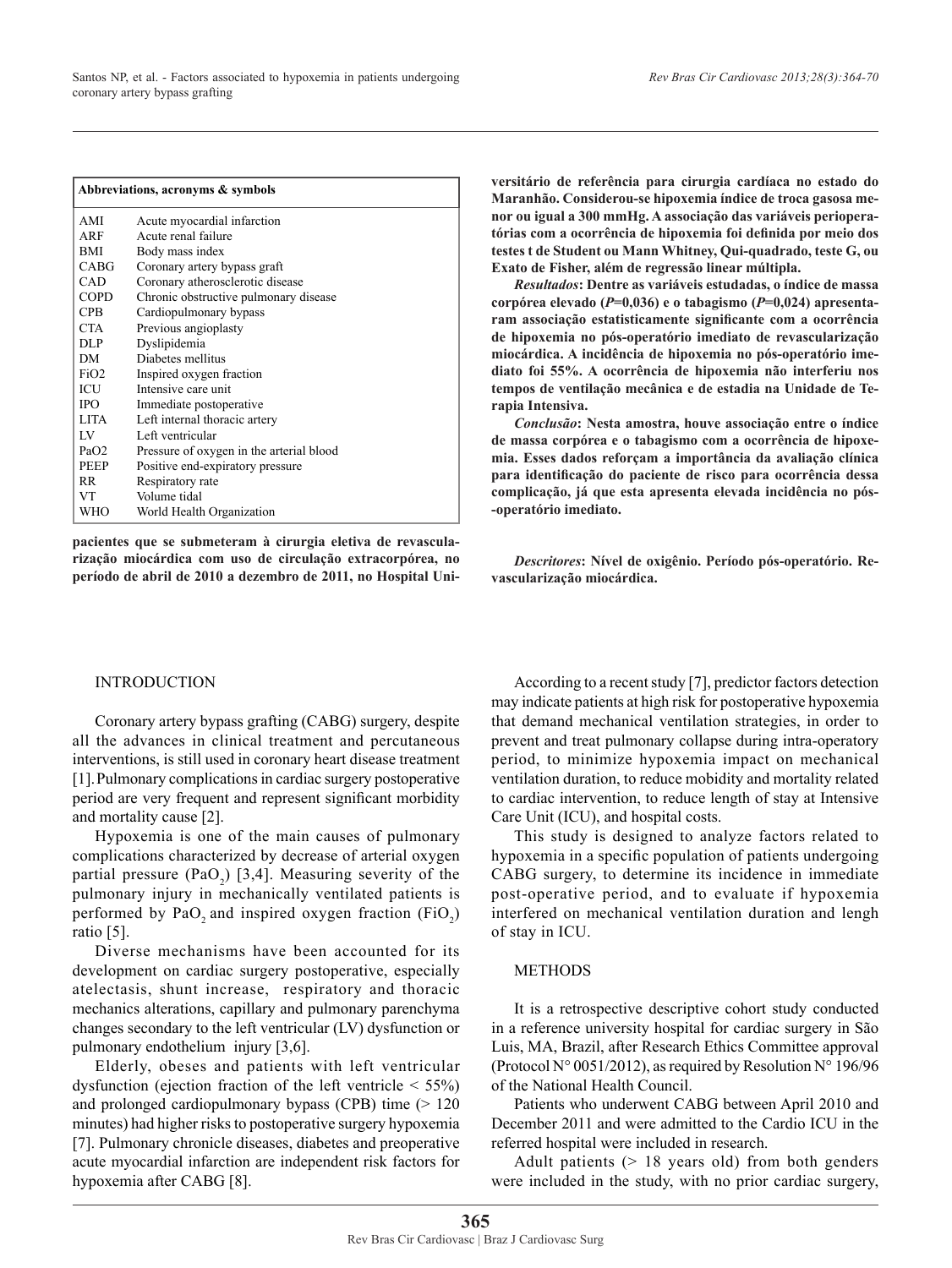submitted to elective on-pump CABG not associated to other procedures and ventilated in assisted/controlled volume mode, with PEEP (positive end-expiratory pressure)  $8 \text{ cm}H_2^0$ and  $FiO_2$  40%.

Missing data related to  $PaO<sub>2</sub>/FiO<sub>2</sub>$  ratio, perioperative death and returning to operation room were exclusion criteria to this study.

Data were collected from Physical Therapy Evaluation form – divided in pre, intra and postoperative periods, filled with information from medical records – and registered in a specifically form designed for this study.

During study period, two hundred and fifty-five patients were admitted to Cardiovascular ICU after CABG (Figure 1). Among them, 100 patients fulfilled all criteria and general characteristics are described in Table 1.

### **Preoperative data**

Preoperative variables were: age, considering as advanced age  $\geq 60$  years old; gender; nutritional status, determined by Body Mass Index (BMI) calculated by weight/height<sup>2</sup> ratio, considered as eutrophic = 20 to 24.9 kg/m<sup>2</sup>, overweight = 25 to 29.9 kg/m<sup>2</sup> and obese  $\geq$  30 kg/m<sup>2</sup>, established by the World Health Organization (WHO)[9].

Other studied variables were risk factors to coronary diseases registered in anesthesiologist assessment available in medical records: diabetes mellitus (DM), hypertension, dyslipidemia (DLP), smoking (also were considered former smokers) and associative diseases: chronic obstructive pulmonary disease (COPD), acute renal failure (ARF), acute myocardial infarction (AMI) and prior angioplasty.

It was not possible to correlate left ventricular ejection fraction (left ventricular dysfunction evaluation) due lack of data, cause it is not a routine service to have an echocardiogram in all preoperative patients.

## **Intraoperative data**

For CABG patients underwent general anesthesia, tracheal intubation, controlled mechanical ventilation, surgical access via median sternotomy and CPB, performed with graphs of the left internal thoracic artery (LITA) and/or saphenous vein and the placement of mediastinal and pleural drains.

Intraoperative analyzed variables were numbers of graphs, LITA use, number of drains, surgery time, considering a prolonged intervention  $\geq$  210 minutes; pump time, considering prolonged when above 120 minutes; aortic clamping time, considering prolonged when above 90 minutes; and mechanical circulatory assistance use (intra-aortic balloon pump).

#### **Postoperative data**

After surgery, patients were admitted to the Cardiovascular ICU still under anesthesia. They were intubated and mechanically ventilated (Evita 2 Dura® - Dräger Medical, Lübeck, Germany) in assisted/controlled volume mode,



\* 1 due previous cardiac surgery, 37 submitted to combined surgery, 3 cause off-pump surgery, 1 due mini pump and 106 ventilated at admissio<br>\*\*\* PPEP e FiO<sub>\*</sub> values different of 8 cmH<sub>3</sub>-0 and/or 40% respectively.<br>\*\* 2 vi

*Fig 1 - Patients admitted to the Cardiovascular Intensive Care Unit* 

*after coronary artery bypass graft*

Table 1. Univariate analysis of preoperative variables.  $(n = 100)$ .

| Variables                 | Hypoxemia      |                  |                      |
|---------------------------|----------------|------------------|----------------------|
|                           | No $(n = 45)$  | Yes ( $n = 55$ ) | $\boldsymbol{P}$     |
| $\overline{Age\ (years)}$ | $62.6 \pm 7.3$ | $61,1 \pm 11,5$  | $0,453^a$            |
| BMI (kg/m <sup>2</sup> )  | $24.9 \pm 3.4$ | $27,2 \pm 3,8$   | $0,002$ <sup>a</sup> |
| Gender $(\% )$            |                |                  | $0,742^b$            |
| Female                    | 26,7           | 21,8             |                      |
| Male                      | 73,3           | 78,2             |                      |
| Hypertension              |                |                  | 0,437 <sup>b</sup>   |
| Absent                    | 26,7           | 18,2             |                      |
| Present                   | 73,3           | 81,8             |                      |
| DM                        |                |                  | 0.903 <sup>b</sup>   |
| Absent                    | 55,6           | 56,4             |                      |
| Present                   | 44,4           | 43.6             |                      |
| Dyslipidemia              |                |                  | $0,626^{\rm b}$      |
| Absent                    | 77,8           | 83,6             |                      |
| Present                   | 22,2           | 16,4             |                      |
| AMI                       |                |                  | $0,673^b$            |
| Absent                    | 82,2           | 87,3             |                      |
| Present                   | 17,8           | 12,7             |                      |
| ARF                       |                |                  | $0,354^{\circ}$      |
| Absent                    | 93,3           | 89,1             |                      |
| Present                   | 6,7            | 10.9             |                      |
| Smoking                   |                |                  | 0,024 <sup>b</sup>   |
| Absent                    | 73,3           | 49,1             |                      |
| Present                   | 26,7           | 50,9             |                      |
| <b>COPD</b>               |                |                  | 0.388c               |
| Absent                    | 97,8           | 94,5             |                      |
| Present                   | 2,2            | 5,5              |                      |
| Angioplasty               |                |                  | $0,575^{\circ}$      |
| Absent                    | 97,8           | 96,4             |                      |
| Present                   | 2,2            | 3,6              |                      |

*a Student's T Test b Chi-square; c Fisher Exact test ; BMI – Body Mass Index; DM – Diabetes Mellitus; ARF – Acute Renal Failure; AMI – Acute Myocardial Infarct; COPD – Chronicle Obstructive Pulmonary Disease*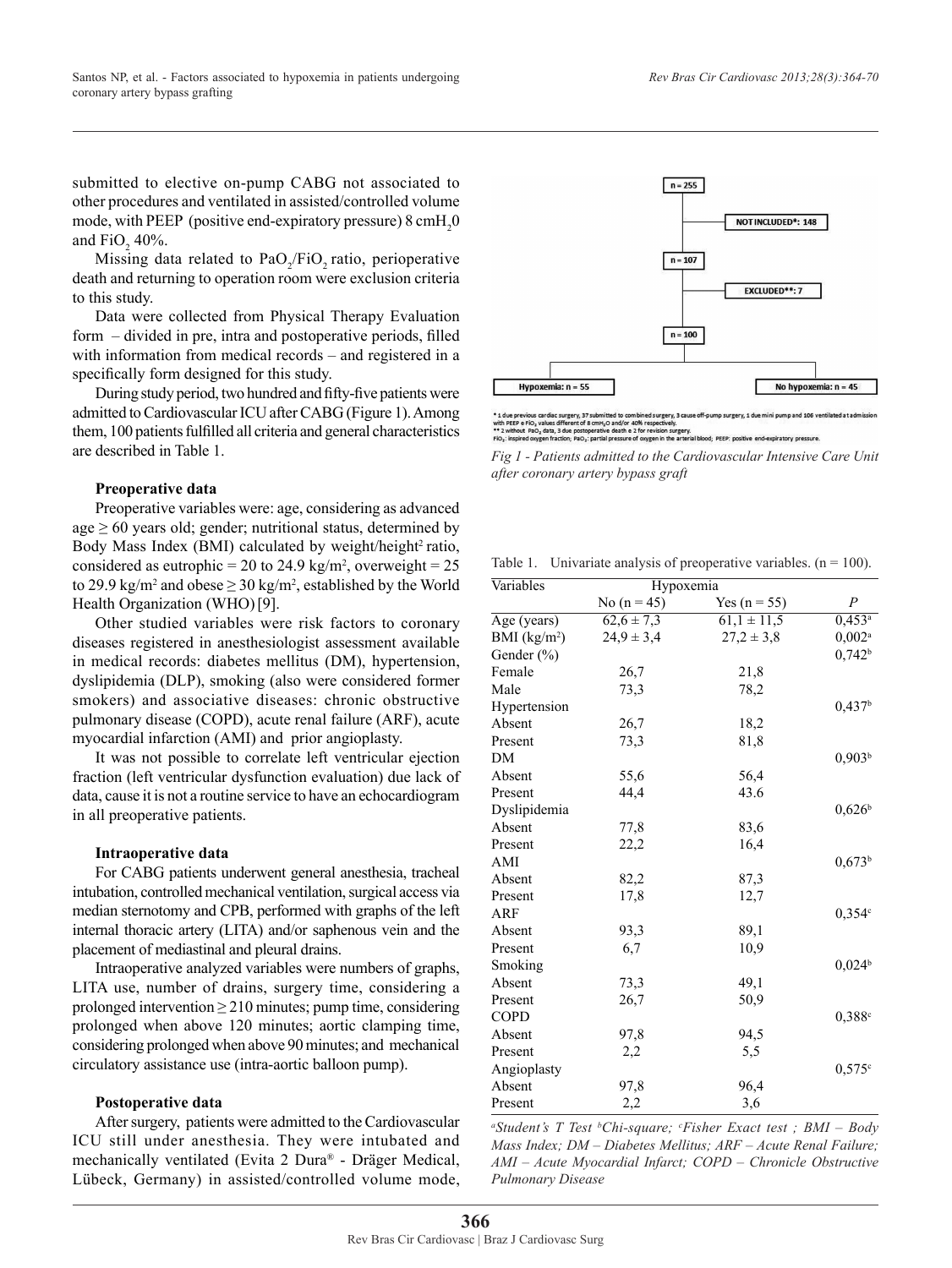according to Unit protocol [volume tidal (VT) 8 to 10 ml/kg; respiratory rate (RR) 12 to 16 bpm; inspitatory flow from 8 to 10 times minute volume (VT x RR); inspiratory time 1.0 second;  $FiO<sub>2</sub>$ : 40%; PEEP: 8 cmH<sub>2</sub>O].

Twenty minutes after admission, arterial blood was collected for a blood gas analysis (ABL 800 FLEX® - Radiometer, Bronshoj, Denmark), in which  $PaO<sub>2</sub>$  was analyzed and, consequently, gas exchange ratio  $(PaO_2/FiO_2)$ . Other postoperative variables studied were mechanical ventilation duration and lengh of stay in the ICU.

According to 3rd Brazilian Consensus Conference on Mechanical Ventilation Consensus [5], normal  $PaO_2/FiO_2$  ratio is above 300 mmHg; as gas exchange deterioration value equal or lower than 300 mmHg; and extreme severity of respiratory condition below 200 mmHg.

Current Berlin definition [10] classifies hypoxemia according to its level: Mild Hypoxemia (PaO<sub>2</sub>/FiO<sub>2</sub>  $\leq$  300 and  $>$ 200 mmHg), Moderate Hypoxemia (PaO<sub>2</sub>/FiO<sub>2</sub>  $\leq$  200 and >100 mmHg) and Severe Hypoxemia (PaO<sub>2</sub>/FiO<sub>2</sub> $\leq$ 100 mmHg).

To determine the presence of gas exchange deterioration in researched subjects, it was considered hypoxemia a  $PaO_2/FiO_2$ ratio  $\leq$  300, being classified according to Berlin definition [10].

### **Statistical analysis**

Quantitative variables are described as mean and standard deviation or median (minimum, maximum), according to data distribution. Qualitative variables are presented by frequency and percentage. To normality test of the quantitative variables, D'Agostino-Pearson's test was used.

To test the relation between normally distributed quantitative variables and severe hypoxia occurence, nonpaired Student's t test was used. For quantitative variables of non-normal distribution, Mann-Whitney's test was used. Association between categorical and outcome variables was done using Chi-square test or Fisher Exact test. Quantitative variables whose statistic univariate tests presented *P*<0.25 were selected to enter the multivaried analysis by a multiple linear regression.

A 95%-confidence interval was set. To process and data analysis was used the software Bioestat version 5.3 (Instituto Mamirauá, Belém, Pará, Brazil).

## RESULTS

The incidence of hypoxemia, i.e., in the presence of  $PaO_2/$  $FiO<sub>2</sub> \le 300$ , in this study, was 55%.

About gender, most patients were male (76%). Mean age was  $61.8\pm9.8$  years (33-84 years) and 57% of them were elderly  $(≥ 60 \text{ years})$ . There was no association between hypoxemia and these variables.

Mean BMI was  $26.1 \pm 3.8$  kg/m<sup>2</sup>. Sixty percent of the sample were dystrophic. Among patients with hypoxemia in immediate postoperative period, 50.9% were overweight and

20% obese. This variable presented association to hypoxemia in this population (*P*=0.002).

Smoking was observed in 40% of patients. Among the patients who presented hypoxemia, 50.9% were smokers or former smokers. Mild level of COPD was prevalent in 4%. Hypertension prevailed in 78% of population and diabetes mellitus in 44%. Among comorbities, smoking presents statistically association (*P*=0.024) for hypoxemia occurence. Others variables were not statistically associated with development of hypoxemia in immediate postoperative period.

The univariate analysis of hypoxemia occurrence and preoperative variable of the study group are presented in Table 1.

Assessed intraoperative characteristics are shown in Table 2. Among studied patients, seven percent used only one graph, 40% two graphs and 53% three or more. Mean graphs number was  $2.5\pm0.7$ , and LITA was used as graph in 91 patients. Remaining patients have received only venous graph. Average number of drains was 1.8±0.5. Twenty three percent used just one drain, seventy percent used two drains and 7% three drains. Mechanical circulatory assistance with intra-aortic balloon pump was used in only 3% of the subjects. None of these variables presented statistically association with hypoxemia in immediate postoperative period.

Mean surgery time was 3 hours and 45 minutes which was considered prolonged. Average pump time was 82.9±29 minutes. In 92% of the patients, pump time was shorter than 120 minutes. Mean aortic clamp time was 59.1±22.7, and 93% less than 90 minutes. These variables did not have any association with hypoxemia during CABG immediate postoperative.

For multiple regression, BMI and surgery time were considered. F value (regression) was significant (*P*=0.02), accepting the hypothesis that at least one of analyzed variables influenced hypoxemia occurence. Among partial regression coefficients, only BMI was statistically significant (t=-2.66, *P*=0.009).

The median of time for interruption of ventilation device for the studied group lasted around 9 hours and 54 minutes and the ICU admission, two days. The presence of hypoxemia did not interfere with time of mechanical ventilation and ICU admission, as observed in Table 3.

|  | Table 2. Univariate Analysis of the intra-operative variables $(n = 100)$ . |  |  |  |  |  |  |  |
|--|-----------------------------------------------------------------------------|--|--|--|--|--|--|--|
|--|-----------------------------------------------------------------------------|--|--|--|--|--|--|--|

| Variables               | Hypoxemia        |                  |                      |
|-------------------------|------------------|------------------|----------------------|
|                         | NO $(n = 45)$    | YES ( $n = 55$ ) | $\overline{P}$       |
| Number of grafts        | $2.5 \pm 0.8$    | $2.6 \pm 0.7$    | $0.537$ <sup>a</sup> |
| LITA grafts $(\% )$     |                  |                  | 0.354 <sup>b</sup>   |
| Yes                     | 6.7              | 10.9             |                      |
| N <sub>0</sub>          | 93.3             | 89.1             |                      |
| Number of drains        | $1.8 \pm 0.5$    | $1.8 \pm 0.5$    | $0.934$ <sup>a</sup> |
| Surgery time (min)      | $217.1 \pm 48.1$ | $231.6 \pm 46.7$ | 0.129a               |
| Pump time (min)         | $81.4 \pm 29.8$  | $84.1 \pm 28.5$  | 0.649a               |
| Aortic clamp time (min) | $56.7 \pm 23.2$  | $61 \pm 22.2$    | $0.348$ <sup>a</sup> |

<sup>a</sup> Student's T Test; <sup>b</sup> Fisher Exact Test; LITA – Left Internal Thoracic *Artery*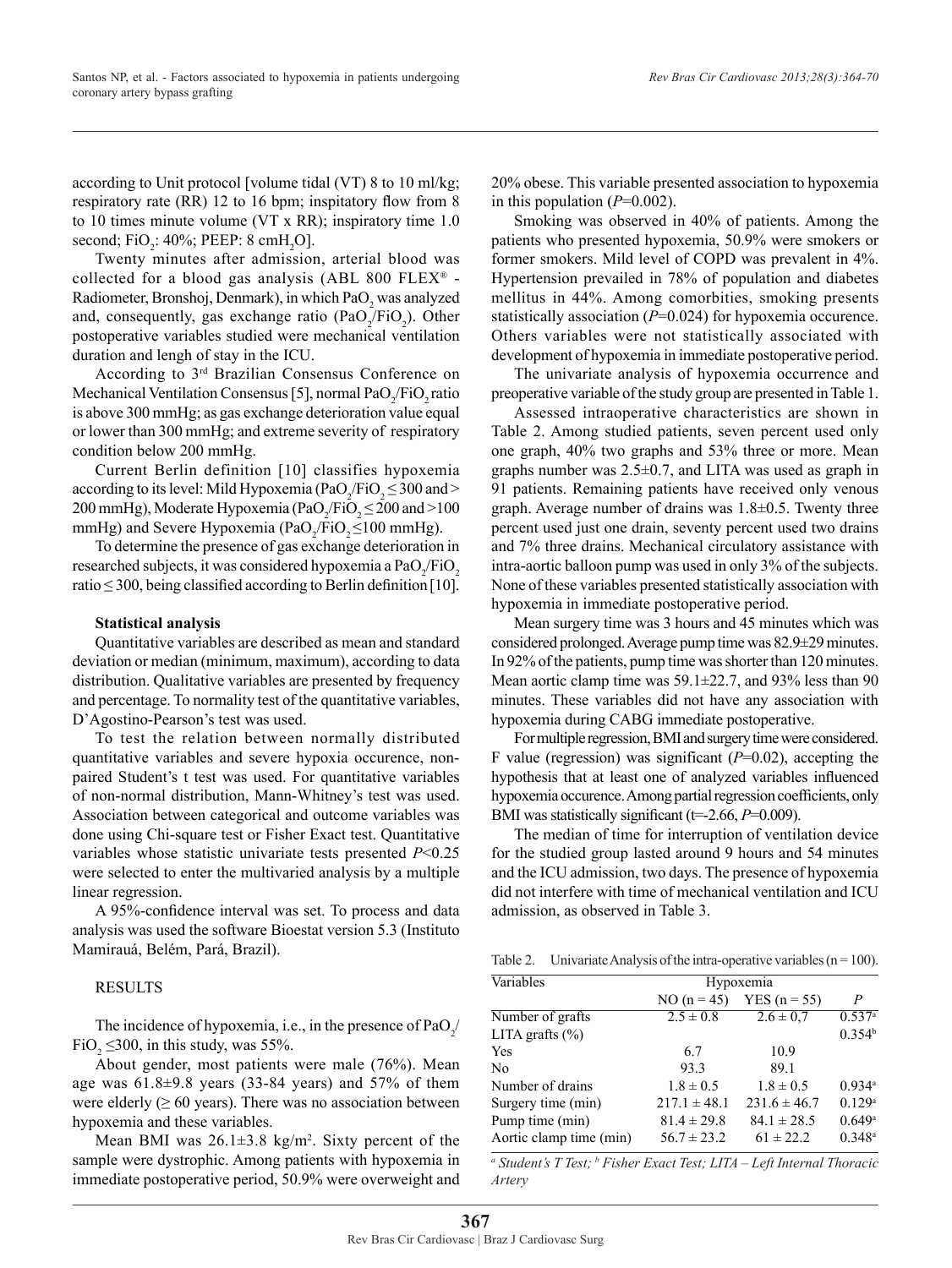| Table 3. Correlation between mechanical ventilation and |  |  |
|---------------------------------------------------------|--|--|
| permanence in the ICU, and hypoxemia time $(N=100)$ .   |  |  |

| Variables                | Hypoxemia |                                |                      |
|--------------------------|-----------|--------------------------------|----------------------|
|                          |           | NO $(n = 45)$ YES $(n = 55)$   | P                    |
| Mechanical ventilation   |           |                                |                      |
| duration (min)           |           |                                |                      |
| Median (Minimum;         |           | 596 (88; 3872) 565 (120; 5425) | $0.961$ <sup>a</sup> |
| Maximum)                 |           |                                |                      |
| ICU lengh of stay (days) |           |                                |                      |
| Median (Minimum;         | 2(2; 7)   | 2(2; 7)                        | $0.503^{\rm a}$      |
| Maximum)                 |           |                                |                      |

*Mann Whitney; ICU - Intensive Care Unit*

Mean PaO<sub>2</sub> quantified after ICU admission was  $117.7\pm35.3$ mmHg; in no hypoxemia patients was 150.6±22.2 mmHg; and in patients with hypoxemia was 72.1±3.9 mmHg. Average PaO<sub>2</sub>/FiO<sub>2</sub> ratio was 294.2 $\pm$ 88.2, ranging 165.3 to 510 mmHg.

When hypoxemia severity [10] was evaluated, 45% of 100 patients in the study had  $PaO_2/FiO_2$  ratio classified as normal  $(> 300 \text{ mmHg})$ . PaO<sub>2</sub>/FiO<sub>2</sub> ratio greater than 200 mmHg and lower or equal to 300 mmHg (mild hypoxemia) was observed in 37% and 18% of them had moderate hypoxemia  $(100 \text{ mmHg} < PaO_2/\text{FiO}_2 < 200 \text{ mmHg})$ . None of the patients presented severe hypoxemia (Pa $O_2$ /Fi $O_2$ <100 mmHg).

#### DISCUSSION

Hypoxemia in CABG immediate postoperative is strictly related to risk factors associated to prior comorbidies and surgical procedure [11]. Among these comorbidities, advanced age, overweight, left ventricular dysfunction were associated to hypoxemia according to Szeles et al. [7], which analyzed risk factors to hypoxemia in CABG immediate postoperative in 481 patients with no relevant respiratory medical history.

In other studies [3,7,12], age was also mentioned as a risk factor related to hypoxemia after CABG. For Szeles et al. [7], age was an independent risk factor for hypoxemia and each year after age 34 increased their risk in 0.32% [7].

In our study we did not observe a significant association between advanced age and hypoxemia. However, considering physiological aspects, pulmonary function deteriorates with aging and the primary modification that happens in healthy person lungs due to aging is a gradual elastic retraction loss, reducing expiratory flow and increasing ventilation-perfusion inefficiency [13].

Divergent outcome from previous studies may be related to cut-off point of advanced age in this research, equal or above 60 years.

About weight, significant association was verified between high BMI and hypoxemia. This result is corroborated other studies in which obesity is described as a risk factor for hypoxemia [3,7].

Proposed mechanism to explain this result is obese patients' abdominal wall, in general, being thicker due to adipose panicle, contributing to increasing abdominal pressure over diaphragm and collapsed parenchyma volume in caudal and dependent lung areas [7].

Another associated factor with hypoxemia occurrence in this study was smoking. Ambrozin et al. [14] analyzed some pulmonary function aspects after CABG related to preoperative risks and verified that half of the cases presented decreased gas exchange ratio, influenced by comorbidies such as pre-existing lung disease, respiratory symptoms and smoking.

Smokers present higher respiratory complications risk during postoperative period, due not enough respiratory system integrity to maintain alveolar ventilation [15]. This data reinforces preoperative assessment importance to identify those patients [14].

According to Morsch et al. [16], damages in pulmonary function and respiratory muscle strength after CABG are associated to transoperative factors, such as sternotomy, CPB, and general anesthesia.

CPB has been considered important cause of hypoxemia in immediate postoperative CABG [3,7]. Szeles et al. [7] showed that CPB was an associated factor to severe hypoxemia in univariate analysis. Hypoxemia ocurred in 37.9% of patients with pump time higher than 120 minutes; in 29.3% with pump time less than 120 minutes; and 20% in off-pump CABG.

In our research we did not observe an association between hypoxemia and CPB. This result may be related to lower pump time (less than 120 minutes) in 92% of patients, with mean time 82.9 minutes. According to Nozawa et al. [17], is highly probable that inflammatory aggression due longer pump time causes higher interstitial alveolar injury and edema.

However when Cox et al. [18]investigated effects of on and off-pump CABG on pulmonary function by an alveolar-arterial oxygen gradient in patients with adequate ventricular function and no pre-existing pulmonary disease, it was observed a similar level of pulmonary dysfunction in both groups. It suggests that pulmonary gas exchange deterioration associated with cardiac surgery is due to other factors, not only CPB. We highlight that in these patients, mean pump time was low (74.36 minutes), closer to our study time.

Szeles et al. [7] also demonstrated high incidence of hypoxemia (54.2%), even considering gas exchange lower than 200 mmHg. Among these,  $27.3\%$  presented  $PaO<sub>2</sub>/FiO<sub>2</sub>$  ratio lower to 150, demonstrating higher hypoxemia severity in this group of patients when compared to our research, in which no one presented this ratio lower than 150 mmHg.

Some strategies to prevent hypoxemia have been used after cardio surgery, as alveolar recruitment with PEEP, showing gas exchange ratio improvement [19]. Almost half of patients needed some therapy to reverse hypoxemia such as alveolar recruitment, PEEP level elevation or oxygen therapy [20].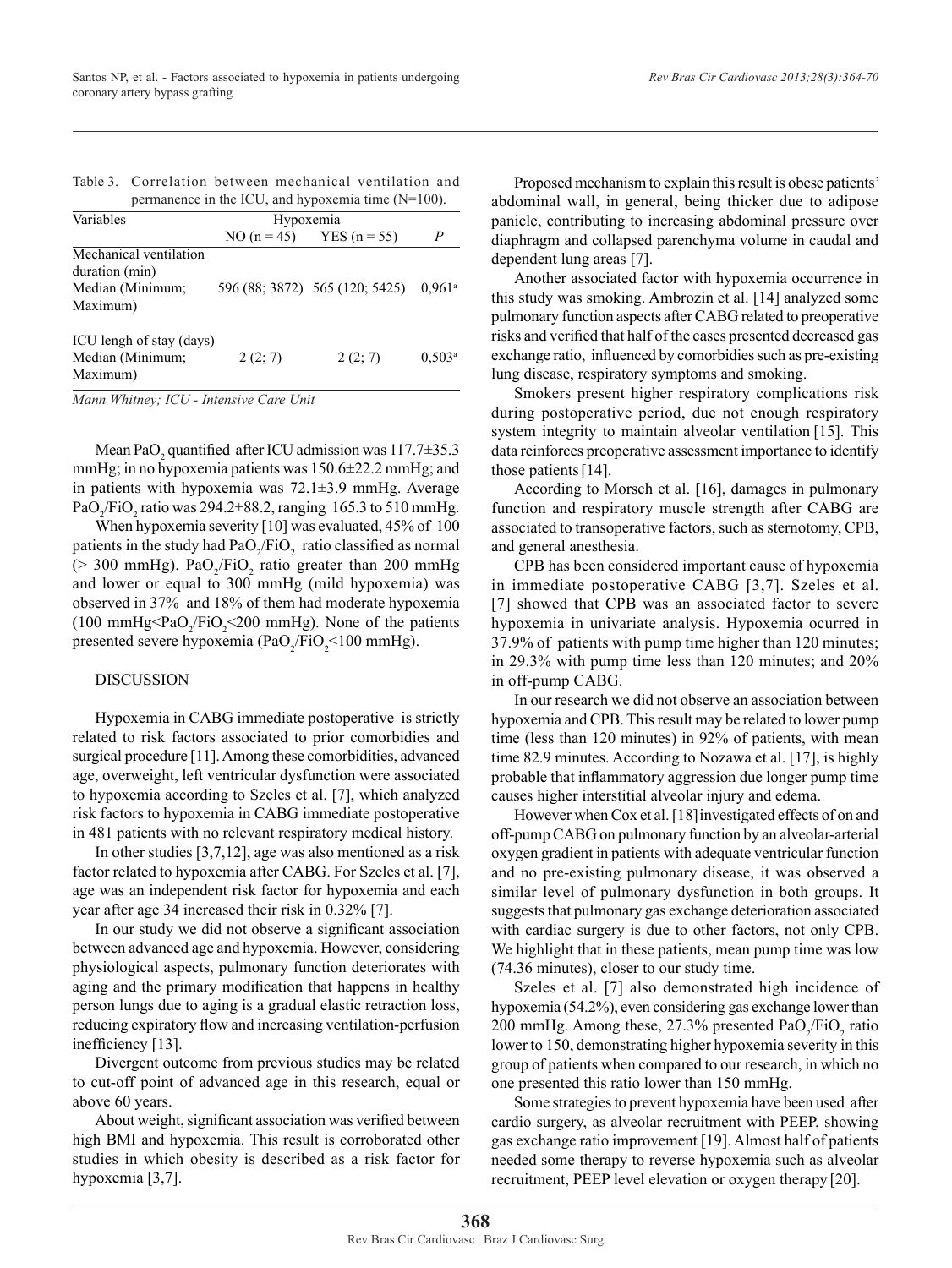Laizo et al. [21] analyzed complications that increased ICU lengh of stay and found as cause those related to pulmonary function (COPD and smoking, pulmonary congestion, prolonged mechanical ventilation), besides infections, kidney failure, stroke and hemodynamic instability (as arterial hypotension, arrhythmia and AMI).

Weiss et al. [3] pointed hypoxemia as responsible for increase mechanical ventilation duration, ICU lengh of stay and hospital cost in CABG postoperative patients. This association was not observed in our research. Perhaps this result is explained by transitory hypoxemia in the first few hours after ICU admission presented by a lot of patients, with no implication in those times, besides PEEP level applied in admission.

Limitations of this study are related to its design, since retrospective studies may present selection and measurement biases. Regarding data collection from medical chart, with no direct patient's evolution follow-up may also be characterized as a limitation factor. In some included patients, variables related to lifestyle such as smoking habit and intensity, preexisting diseases, and left ventricular function were only cited in a qualitative manner. While inevitable data fail, available variables were categorized in the best way possible.

## **CONCLUSION**

In this sample, body mass index and smoking were associated to hypoxemia. These comorbities are easy to be observed during preoperative assessment. For these high risk patients, implementation of mechanical ventilation strategies such as higher PEEP and alveolar recruitment, aiming to prevent and treat pulmonary collapse should contribute to minimize hypoxemia incidence and morbid-mortality related to cardiac surgery. Therefore, there are many aspects to study, yet,searching for effective interventions able to improve the clinical outcomes for this group of patients.

| Author's roles & responsibilities |                                                      |  |
|-----------------------------------|------------------------------------------------------|--|
| <b>NPS</b>                        | Study design, data collection and manuscript writing |  |
| <b>RMM</b>                        | Study design and manuscript writing                  |  |
| DLB                               | Study design and manuscript writing                  |  |
| <b>MAGC</b>                       | Data collection                                      |  |
| <b>TEPB</b>                       | Data collection                                      |  |
| IML                               | Data collection                                      |  |
| <b>KCFM</b>                       | Data collection                                      |  |
| JL SL                             | Statistical analysis and text revision               |  |

## REFERENCES

- 1. Piegas LS, Bittar OJNV, Haddad N. Cirurgia de revascularização miocárdica. Resultados do Sistema Único de Saúde. Arq Bras Cardiol. 2009;93(5):555-60.
- 2. Borghi-Silva A, Mendes RG, Costa FS, Di Lorenzo VA, Oliveira CR, Luzzi S. The influences of positive end expiratory pressure (PEEP) associated with physiotherapy intervention in phase I cardiac rehabilitation. Clinics (Sao Paulo). 2005;60(6):465-72.
- 3. Weiss YG, Merin G, Koganov E, Ribo A, Oppenheim-Eden A, Medalion B, et al. Postcardiopulmonary bypass hypoxemia: a prospective study on incidence, risk factors and clinical significance. J Cardioth Vasc Anesth. 2000;14(5):506-13.
- 4. Scanlan CL, Wilkins RL, Stoller JK. Fundamentos da terapia respiratória de Egan. 7ª ed. Barueri:Manole;2000.
- 5. Carvalho RRC, Toufen Júnior C, Franca AS. III Consenso de Ventilação Mecânica. Ventilação Mecânica: princípios, análise gráfica e modalidades ventilatórias. J Bras Pneumol. 2007;33(Suppl 2):S54-70.
- 6. Garutti I, Martinez G, Cruz P, Piñeiro P, Olmedilla L, la Gala F. The impact of lung recruitment on hemodynamics during onelung ventilation. J Cardiothorac Vasc Anesth. 2009;23(4):506-8.
- 7. Szeles TF, Yoshinaga EM, Alencar W, Brudniewski M, Ferreira FS, Auler JO, et al. Hypoxemia after myocardial revascularization: analysis of risk factors. Rev Bras Anestesiol. 2008;58(2):124-36.
- 8. Ji Q, Mei Y, Wang X, Feng J, Cai J, Sun Y, et al. Study on the risk factors of postoperative hypoxemia in patients undergoing coronary artery bypass grafting. Circ J. 2008;72(12):1975-80.
- 9. Organização Mundial da Saúde (OMS). Obesity: preventing and managing the global epidemic. Report of a WHO consultation on obesity. Geneva: WHO;1998.
- 10. The ARDS Definition Task Force. Acute respiratory distress syndrome: the Berlin definition. JAMA. 2012;307(23):2526-33.
- 11. Guizilini S, Gomes WJ, Faresin SM, Bolzan DW, Alves FA, Catani R, et al. Avaliação da função pulmonar em pacientes submetidos à cirurgia de revascularização do miocárdio com e sem circulação extracorpórea. Rev Bras Cir Cardiovasc. 2005;20(3):310-6.
- 12. Canver CC, Chanda J. Intraoperative and postoperative risk factors for respiratory failure after coronary bypass. Ann Thorac Surg. 2003;75(3):853-7.
- 13. Beliveau MM, Multach M. Perioperative care for the elderly patient. Med Clin North Am. 2003;87(1):273-89.
- 14. Ambrozin ARP, Caetano AJM. Aspectos da função pulmonar após revascularização do miocárdio relacionados com risco pré-operatório. Rev Bras Cir Cardiovasc. 2005;20(4):408-15.